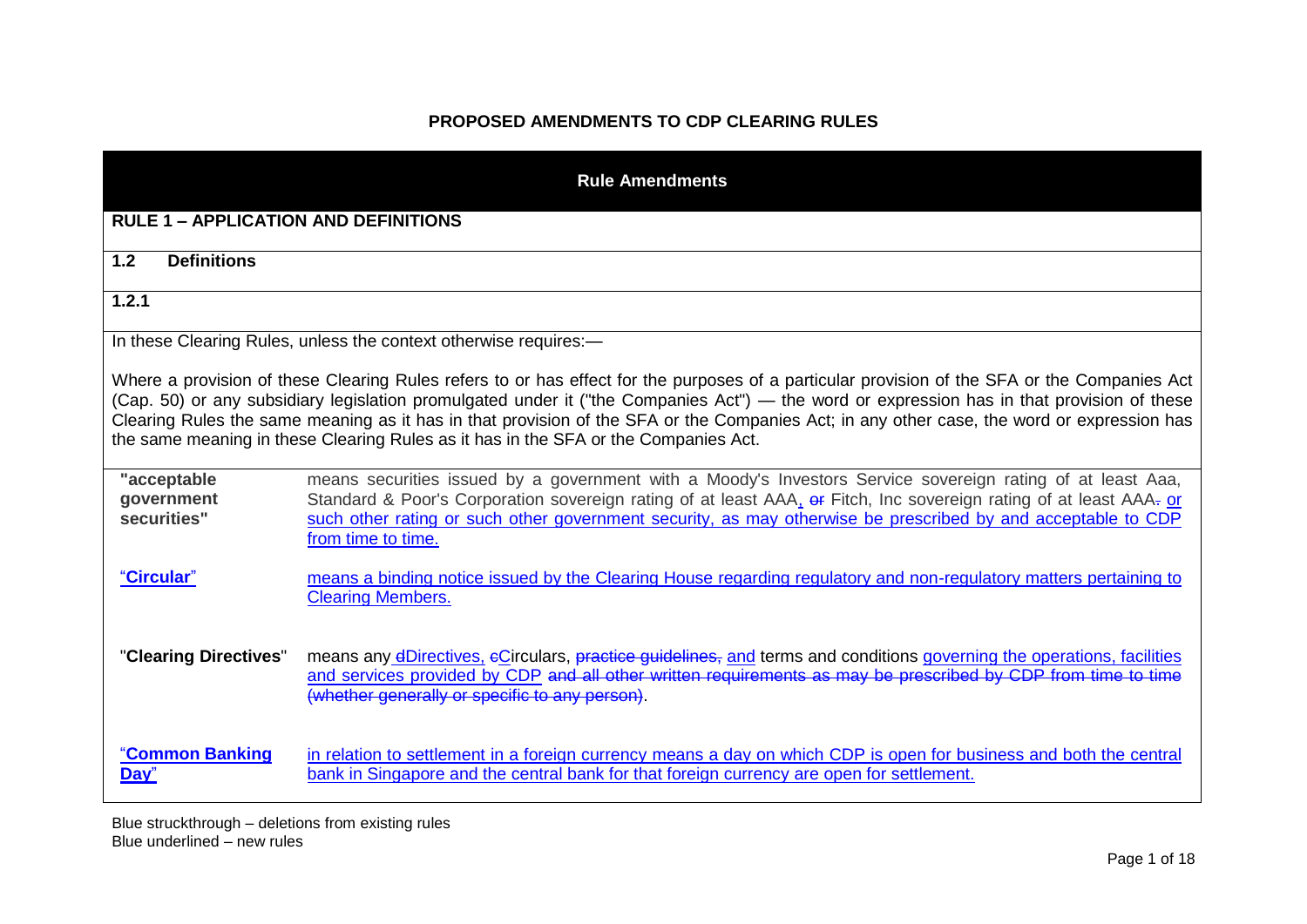| "Confirmation"                                                                                                                                                                                                           | has the meaning ascribed to it in Rule 6C.2.3.                                                                                                                                                   |  |  |  |
|--------------------------------------------------------------------------------------------------------------------------------------------------------------------------------------------------------------------------|--------------------------------------------------------------------------------------------------------------------------------------------------------------------------------------------------|--|--|--|
| "Directive"                                                                                                                                                                                                              | means a binding notice directing Clearing Members to take corrective or other actions in the interests of a safe and<br>efficient clearing facility or in light of investor protection concerns. |  |  |  |
| "Other Payment<br><b>Method</b> "                                                                                                                                                                                        | means any payment method other than Settlement Bank Payment.                                                                                                                                     |  |  |  |
| <u>"Payment</u><br>Instruction"                                                                                                                                                                                          | has the meaning ascribed to it in Rule 6C.2.2.                                                                                                                                                   |  |  |  |
| "Practice Note"                                                                                                                                                                                                          | means a non-binding guideline that seeks to explain the application and interpretation of a Rule.                                                                                                |  |  |  |
| "Settlement Bank"                                                                                                                                                                                                        | means a bank approved by CDP to carry out Settlement Bank Payment.                                                                                                                               |  |  |  |
| "Settlement Bank<br>Payment"                                                                                                                                                                                             | has the meaning ascribed to it in Rule 6C.2.1.                                                                                                                                                   |  |  |  |
| <b>1.8 Clearing Directives</b>                                                                                                                                                                                           |                                                                                                                                                                                                  |  |  |  |
| 1.8.1                                                                                                                                                                                                                    |                                                                                                                                                                                                  |  |  |  |
| CDP may from time to time issue, or otherwise provide for, Clearing Directives which operate as a binding contract between CDP and each<br>Clearing Member, and between a Clearing Member and any other Clearing Member. |                                                                                                                                                                                                  |  |  |  |
| 1.10 Order of Precedence                                                                                                                                                                                                 |                                                                                                                                                                                                  |  |  |  |
| 1.10.1                                                                                                                                                                                                                   |                                                                                                                                                                                                  |  |  |  |
| The order of precedence of the following instruments applicable to the CDP and Clearing Members shall be (in descending order of                                                                                         |                                                                                                                                                                                                  |  |  |  |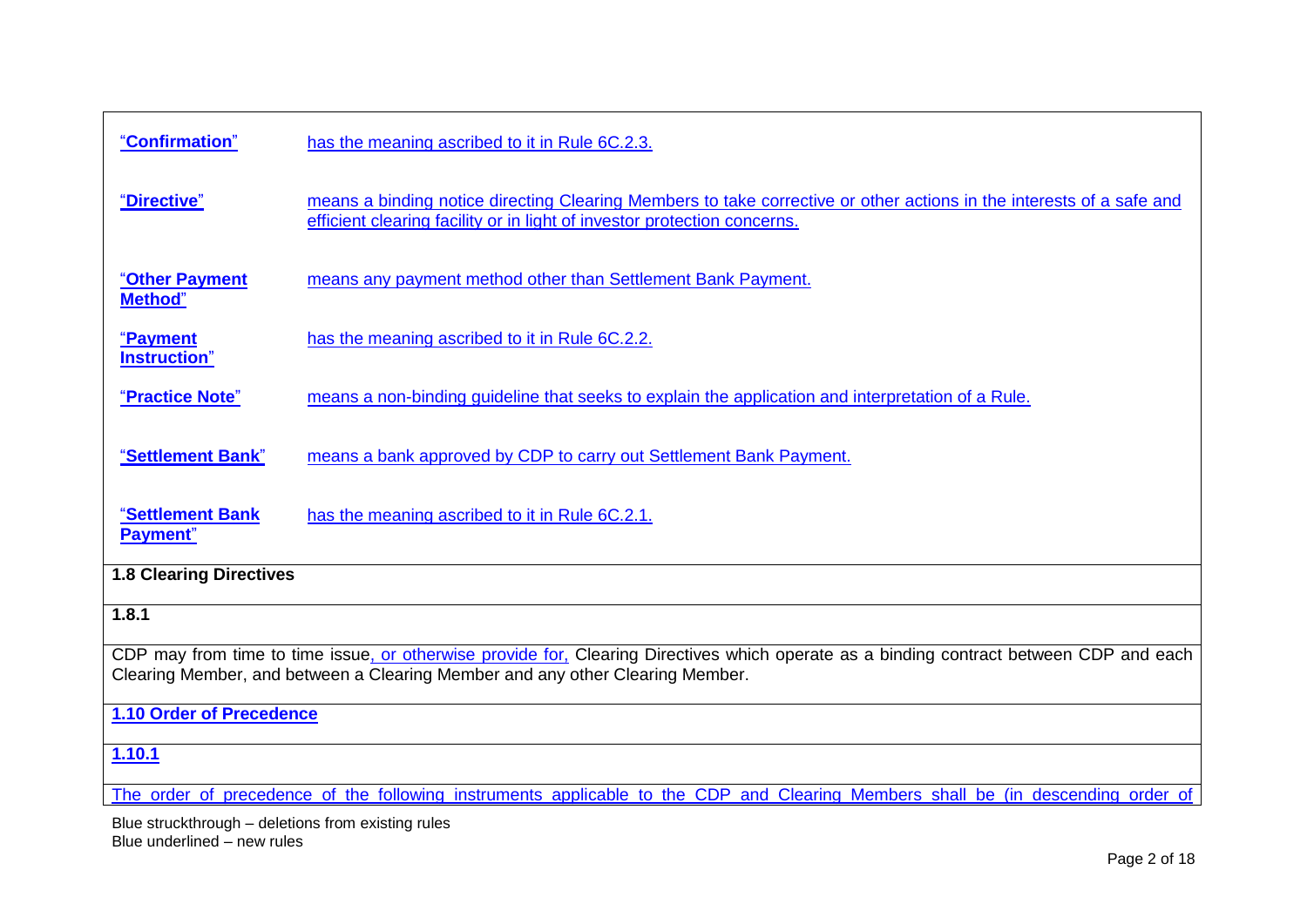# precedence): (1) Legislation; (2) this Clearing Rules; (3) Directives; (4) Circulars;

(5) terms and conditions governing the operations, facilities and services provided by CDP; and

(6) Practice Notes.

## **1.10.2**

Subject to Rule 1.7.1, in the event of any conflict between the provisions of the aforesaid instruments, the provisions in an instrument with a higher level of precedence shall prevail over the provisions in an instrument with a lower level of precedence.

## **RULE 3 – MEMBERSHIP**

**3.1 Clearing Member**

## **3.1.3 Eligibility Criteria for Bank Clearing Members**

Unless otherwise prescribed by CDP, to be eligible for Clearing Membership as a Bank Clearing Member, an applicant must satisfy CDP that:—

(1) it is authorized to conduct banking business in Singapore pursuant to section 4 of the Banking Act (Chapter 19) ;

(2) it or its parent bank has a financial strength rating of at least C from Moody's Investors Service, a bank fundamental strength rating of at least C from Standard & Poor's Corporation, a bank individual rating of at least C from Fitch, Inc or an equivalent rating from any other international rating agency deemed acceptable by CDPobtained a credit rating that indicates, at least, adequate intrinsic safety and soundness, excluding external credit support, and a limited ability to withstand adverse business or economic conditions from any rating agency registered with an appropriate authority;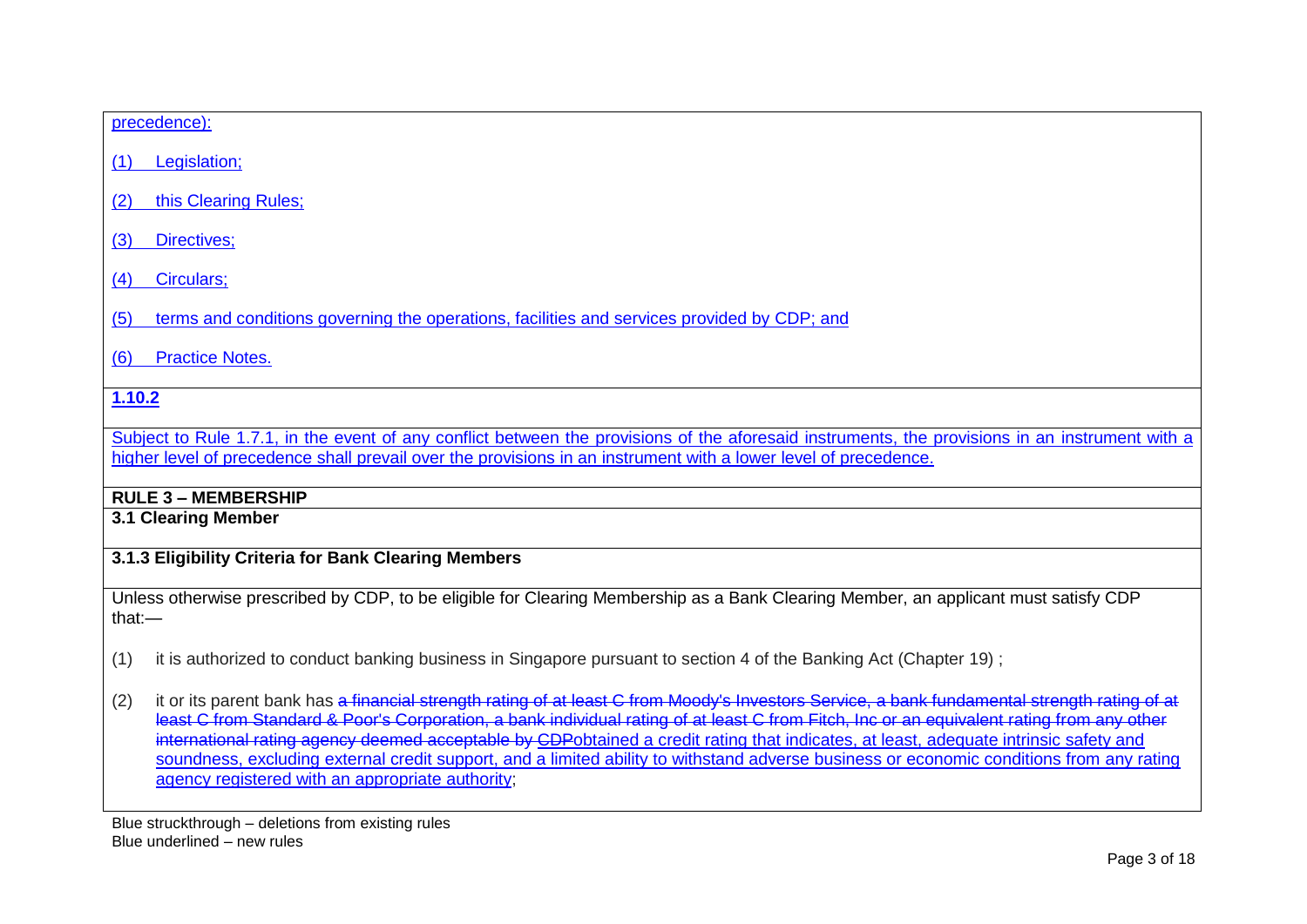- (3) upon admission, it shall appoint at least one (1) Approved Executive Director pursuant to Rule 4;
- (4) it has, and upon admission will maintain, minimum capital and financial requirements pursuant to Rules [5.1.1A](http://rulebook.sgx.com/en/display/display.html?rbid=3271&element_id=445) or [5.1D.2](http://rulebook.sgx.com/en/display/display.html?rbid=3271&element_id=462) (whichever is applicable) and 5.4;
- (5) its managerial or executive staff have a high standard of integrity and a level of knowledge (as may be deemed acceptable by CDP) on the nature, risks and obligations in respect of the market or contracts that it wishes to clear;
- (6) it must have in place sufficient resources and establish and maintain adequate systems for preserving a sound liquidity and financial position at all times including the maintaining of adequate staff and facilities for monitoring its cashflow and funding requirements and maintaining sufficient liquidity for its day to day operations governed by this Clearing Rules;
- (7) it must maintain segregated and adequate back-office functions in respect of its operations governed by this Clearing Rules;
- (8) it satisfies any and all other requirements and criteria for such Clearing Membership, which CDP may from time to time hereafter prescribe; and
- (9) where it is incorporated in Singapore,
	- (a) it has a base capital of not less than S\$5,000,000; or
	- (b) in the case of an applicant admitted as a clearing member of CDP and SGX-DC, it has a base capital of not less than S\$8,000,000;

or such other amount as may be prescribed by CDP hereafter and from time to time; or

- (10) where it is incorporated outside Singapore,
	- (a) it has deposited, as security for its obligations to CDP, cash and/or acceptable government securities of not less than S\$5,000,000 with CDP; or
	- (b) in the case of an applicant admitted as a clearing member of CDP and SGX-DC, it has deposited, as security for its obligations to CDP, cash and/or acceptable government securities of not less than S\$8,000,000 with CDP;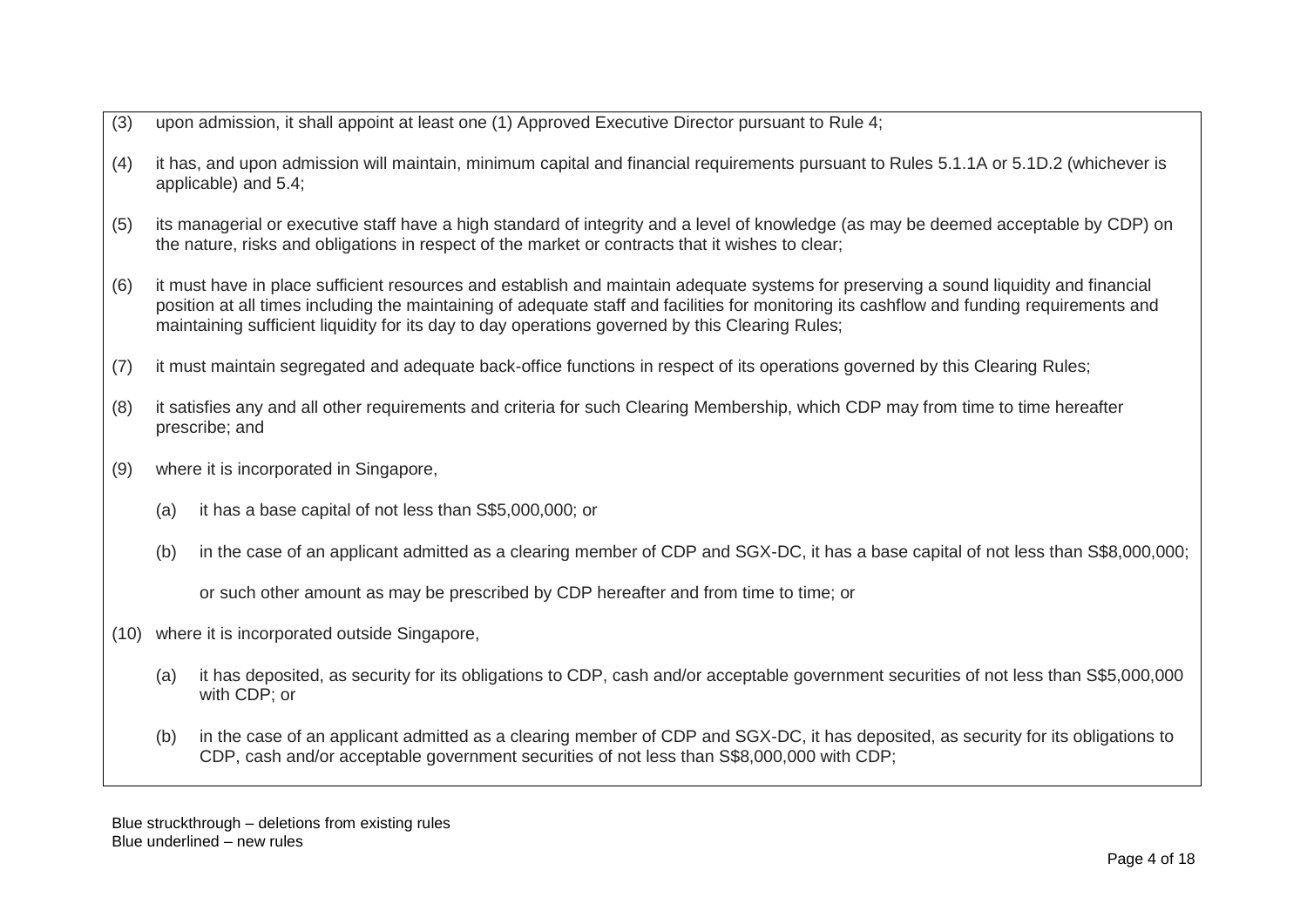or such other amount as may be prescribed by CDP hereafter and from time to time, PROVIDED ALWAYS THAT:—

- (i) if the Bank Clearing Member has deposited S\$8,000,000 with SGX-DC or such other amount as prescribed, pursuant to the corresponding provision relating to the prescribed minimum capital and financial requirements, in the SGX-DC Clearing Rules, it need not deposit a further S\$8,000,000 with CDP or such other amount as may be prescribed by CDP; and
- (ii) CDP shall have the discretion to utilize or apportion in any manner, the S\$8,000,000 or such other amount as may be prescribed by CDP and/or SGX-DC, to satisfy the Bank Clearing Member's obligations to CDP and/or SGX-DC under this Clearing Rules and the SGX-DC Clearing Rules respectively. In deciding on the apportionment, CDP may, in consultation with SGX-DC, take into account factors, including but not limited to, the amount owed by the Bank Clearing Member to CDP and SGX-DC respectively; or
- c) it has net head office funds of not less than S\$5,000,000 or in the case of an applicant admitted as a clearing member of CDP and SGX-DC, it has net head office funds of not less than S\$8,000,000, or such other amount as may be prescribed by CDP hereafter and from time to time, PROVIDED ALWAYS THAT CDP has the discretion to decide if an applicant may seek to rely on its net head office funds pursuant to this Rule 3.1.3(10)(c) instead of depositing cash and/or acceptable government securities pursuant to Rule 3.1.3(10)(a) or (b).

## **RULE 6 – CLEARING AND SETTLEMENT**

#### **6.2 Novation in Inter-Broker Settlement**

#### **6.2.1A**

For transactions in Marginable Futures Contracts between 2 SGX-ST Trading Members which are reported to SGX-ST pursuant to the SGX-ST Rules on "Direct Business", novation under [Rules 6.2.1\(](http://rulebook.sgx.com/en/display/display.html?rbid=3271&element_id=537)1)–(3) shall take place only upon: takes place when payment of the Clearing Member Required Margins has been confirmed by both settlement bank(s) of the Clearing Members, as a result of the first margin call.

- (a) where both Clearing Members receive margin call pursuant to the first margin cycle run following the reporting of the trade, the later in time Confirmation by the Clearing Members' Settlement Bank(s) of the Payment Instructions in respect of the margin calls; or
- (b) where only one Clearing Member receives margin call pursuant to the first margin cycle run following the reporting of the trade, Confirmation by that Clearing Member's Settlement Bank of the Payment Instruction in respect of that margin call; or
- (c) where neither Clearing Member receives margin call pursuant to the first margin cycle run following the reporting of the trade, the end of that margin cycle.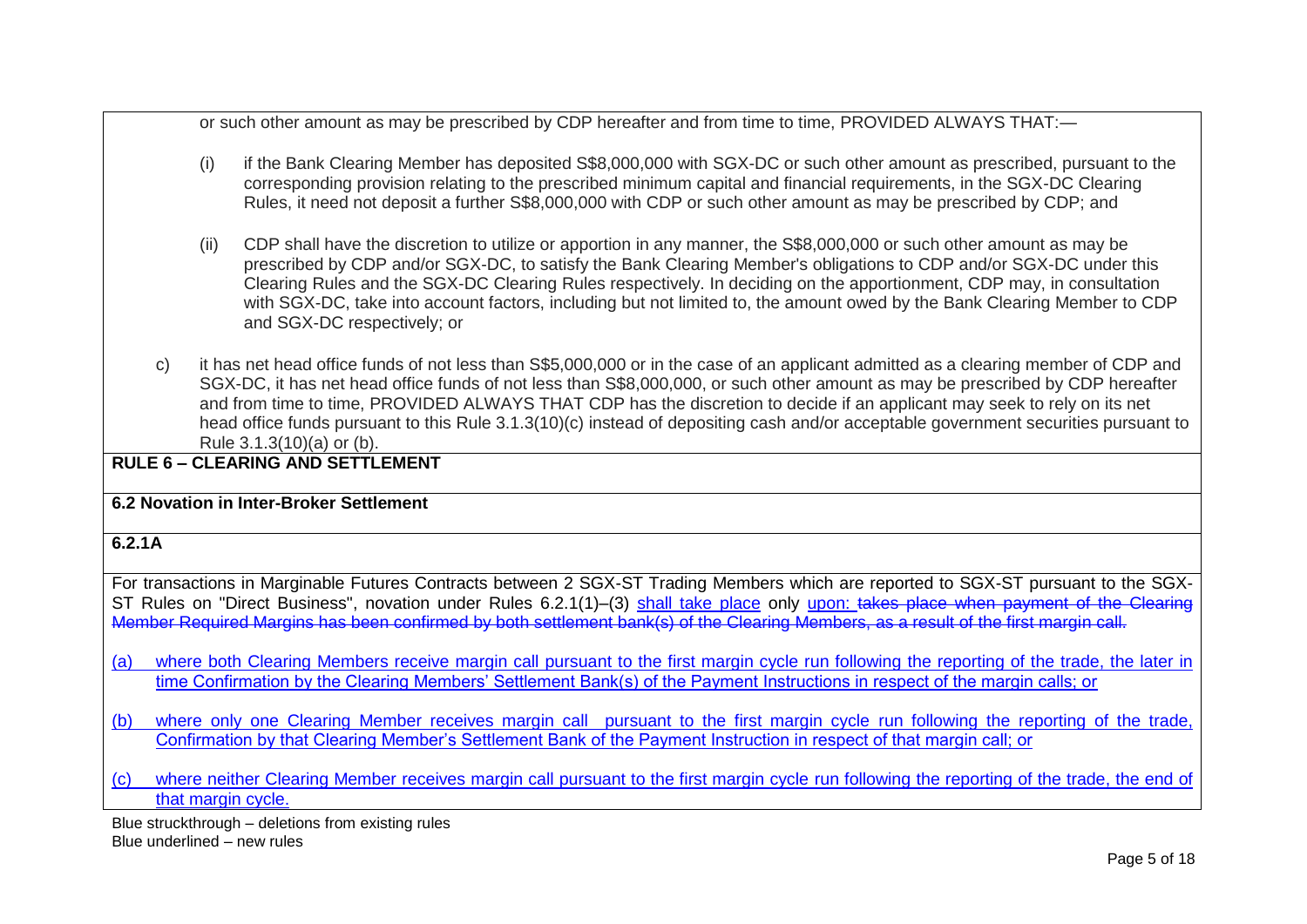## **6.2.2 6.3 Set-Off of Payment Obligations Under Novated Contracts 6.3.2** In respect of any Clearing Member, its payment obligations arising under the Novated Contracts which are due for settlement on any Settlement Day shall be set-off so that the total of all amounts that such Clearing Member is obliged to pay CDP on that Settlement Day shall be set off against the total of all amounts that such Clearing Member is entitled to receive from CDP on that Settlement Day. The resultant net amount shall be known as the "Net Inter-Broker Settlement Balance" for that Settlement Day and .-CDP shall issue to the Clearing Member the "Daily Settlement of Account with CDP" statement by such time as set out in [Appendix 1](http://rulebook.sgx.com/en/display/display.html?rbid=3271&element_id=5735) on any that Settlement Day to notify the Clearing Member of its Net Inter-Broker Settlement Balance for that Settlement Day. **6.3.3**  For any Settlement Day, the Net Inter-Broker Settlement Balance for that Settlement Day shall: (1) be further set-off against any net amount owing by CDP to the Clearing Member or any net amount owing to CDP by the Clearing Member for Exchange Trades cleared and settled through CDP under DVP Settlement pursuant to the DVP Rules and due for settlement on that Settlement Day; and. not include the amount owing by CDP to the Clearing Member in respect of every security which is not available in accordance with Rule [6.5.2A](http://rulebook.sgx.com/en/display/display.html?rbid=3271&element_id=555) and which the Clearing Member has not delivered. The resultant net amount (the "Final Settlement Balance") shall be payable to CDP by, or payable by CDP to, the Clearing Member-on any Settlement Day. The Final Settlement Balance shall be notified to the Clearing Member by on-line transmission (the "On-Line Transmission") to the Clearing Member's terminal by such time as set out in Appendix 1 on each that Settlement Day. **6.4 Settlement of Payment Obligations Between Clearing Members and CDP**

#### **6.4.1**

Unless otherwise notified by CDP to the Clearing Members, settlement of the Final Settlement Balance for each Settlement Day between the Clearing Members and CDP shall be effected by such time as set out in Appendix 1 on that Settlement Day, save that in the case of settlement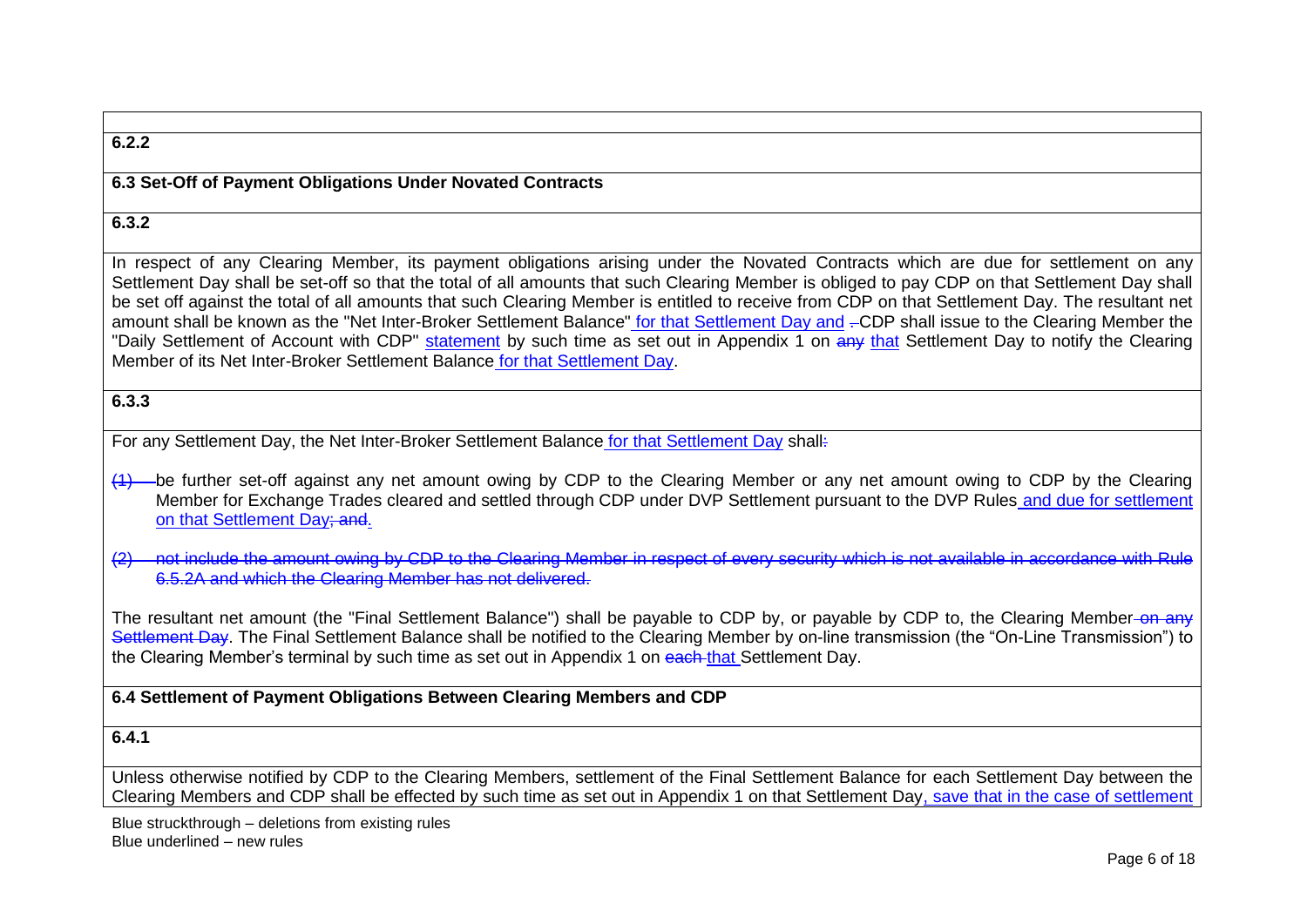in a foreign currency, if the Settlement Day is not a Common Banking Day, settlement shall be effected at the same time on the next Common Banking Day.

## **6.4.1A**

If CDP is of the opinion that settlement of the Final Settlement Balance is unlikely to commence at the scheduled time, CDP shall inform Clearing Members of the following matters:

- (1) that settlement of the Final Settlement Balance is unlikely to take placecommence at the scheduled time; and
- (2) the estimated time at which the delayed settlement shall be madewill commence.

CDP shall provide adequate time for Clearing Members to make payment and Clearing Members shall effect settlement of the Final Settlement Balance by such time as stipulated by CDP.

#### **6.4.2**

The "Save for manifest error, for each Settlement Day, the Daily Settlement of Account with CDP" statement shall be deemed binding and conclusive on each Clearing Member as to the Net Inter-Broker Settlement Balance for each that Settlement Day and . The On-Line Transmission shall be deemed binding and conclusive on each Clearing Member as to the Final Settlement Balance for each that Settlement Day.

#### **6.4.3**

PaymentNotwithstanding any manifest error in the proforma Daily Settlement of Account with CDP statement, the Daily Settlement of Account with CDP statement or the On-Line Transmission, payment of the Final Settlement Balance for any Settlement Day shall be made by or to a Clearing Member in accordance with Rule 6.4.1 irrespective of any dispute between the Clearing Member and CDP as to the Final Settlement Balance. CDPamounts stated in any of those statements. Any dispute shall consider any disputes relating to the Final Settlement Balancebe considered by CDP only after 5.00 p.m. on the that Settlement Day and any moneys to be refunded or deducted shall be refunded or deducted free of interest as soon as practicable after on the Settlement Day following the day on which the dispute is resolved.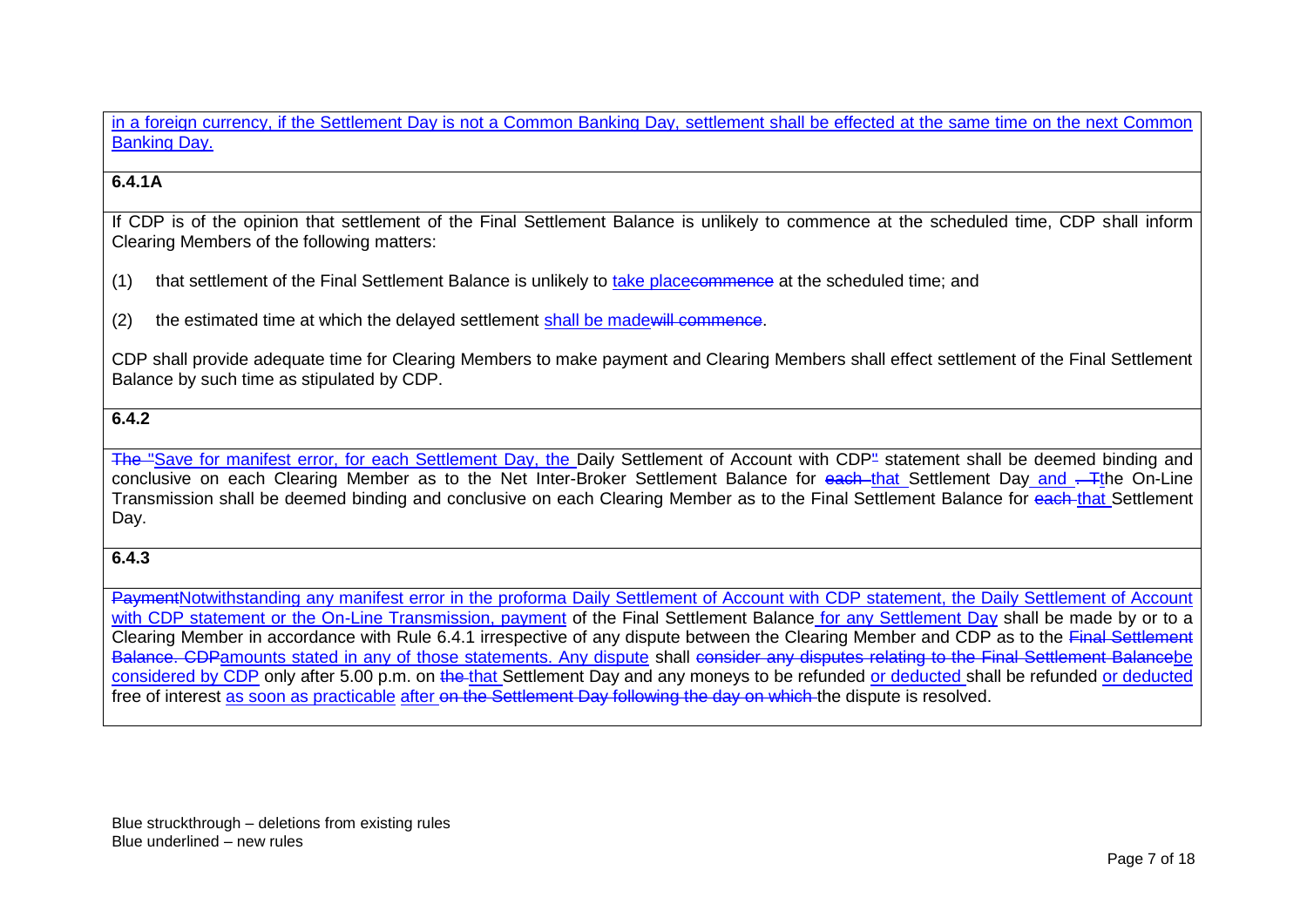#### **6.5 Settlement of Securities Under Novated Contracts**

#### **6.5.1**

Subject to Rule 6.6.3, CDP shall, pursuant to any Novated Contract which is due for settlement on any Settlement Day. The obligation of CDP to make delivery of securities to a the buying Clearing Member pursuant to a Novated Contract on that any Settlement Day. CDP's obligation to make such delivery shall be discharged by CDP crediting such securities to the Clearing Account of the buying Clearing Member before 12.00 midnight on the Settlement Day. Upon such crediting, unless an Exchange Trade is settled by FOP Transaction Settlement or CPF Trade Settlement (see [Rule 6.5.1\)](http://rulebook.sgx.com/en/display/display.html?rbid=3271&element_id=120), the buying Clearing Member irrevocably authorises CDP to credit such securities into the "Available" balance of the Securities Account or sub-account of the customer of the buying Clearing Member on whose behalf the buying Clearing Member executed the relevant Exchange Trade for Inter-Broker Settlement.

#### **6.5.2**

CDP shall, pursuant to any Novated Contract which is due for settlement on any Settlement Day. The right of CDP to receive securities on any Settlement Day from a the selling Clearing Member on that Settlement Day. pursuant to a Novated Contract. CDP's right to receive such securities shall be satisfied by CDP debiting such securities from the Clearing Account of the selling Clearing Member-before 12.00 midnight on the Settlement Day. Upon such debiting, the selling Clearing Member irrevocably authorises CDP to recover such securities from the balance of the Securities Account or sub-account of the customer of the selling Clearing Member on whose behalf the selling Clearing Member executed the relevant Exchange Trade for Inter-Broker Settlement by debiting the said Securities Account or sub-account and to thereafter credit such securities to the Clearing Account of the selling Clearing Member. In the event that there are insufficient or no securities in the balance of such Securities Account or sub-account, the selling Clearing Member shall be responsible for such shortfall. The shortfall in the securities shall be debited to the selling Clearing Member's Clearing Account.

#### **6.5.2A**

The selling Clearing Member shall ensure that such security referred to in [Rule 6.5.2](http://rulebook.sgx.com/en/display/display.html?rbid=3271&element_id=554) is available in the balance of the Securities Account or sub-account of its customer by 12.00 noon on Settlement Day, or by such other time as determined by CDP. Failure to do so shall subject the selling Clearing Member to buying-in under [Rule 6.7.](http://rulebook.sgx.com/en/display/display.html?rbid=3271&element_id=561)

## **6.5.2C**

For any Settlement Day, CDP shall require and call for cash collateral from any Clearing Member for the value of every security which has not been made available in accordance with Rule 6.5.2A. The amount of such cash collateral shall be calculated and determined by CDP in its sole discretion.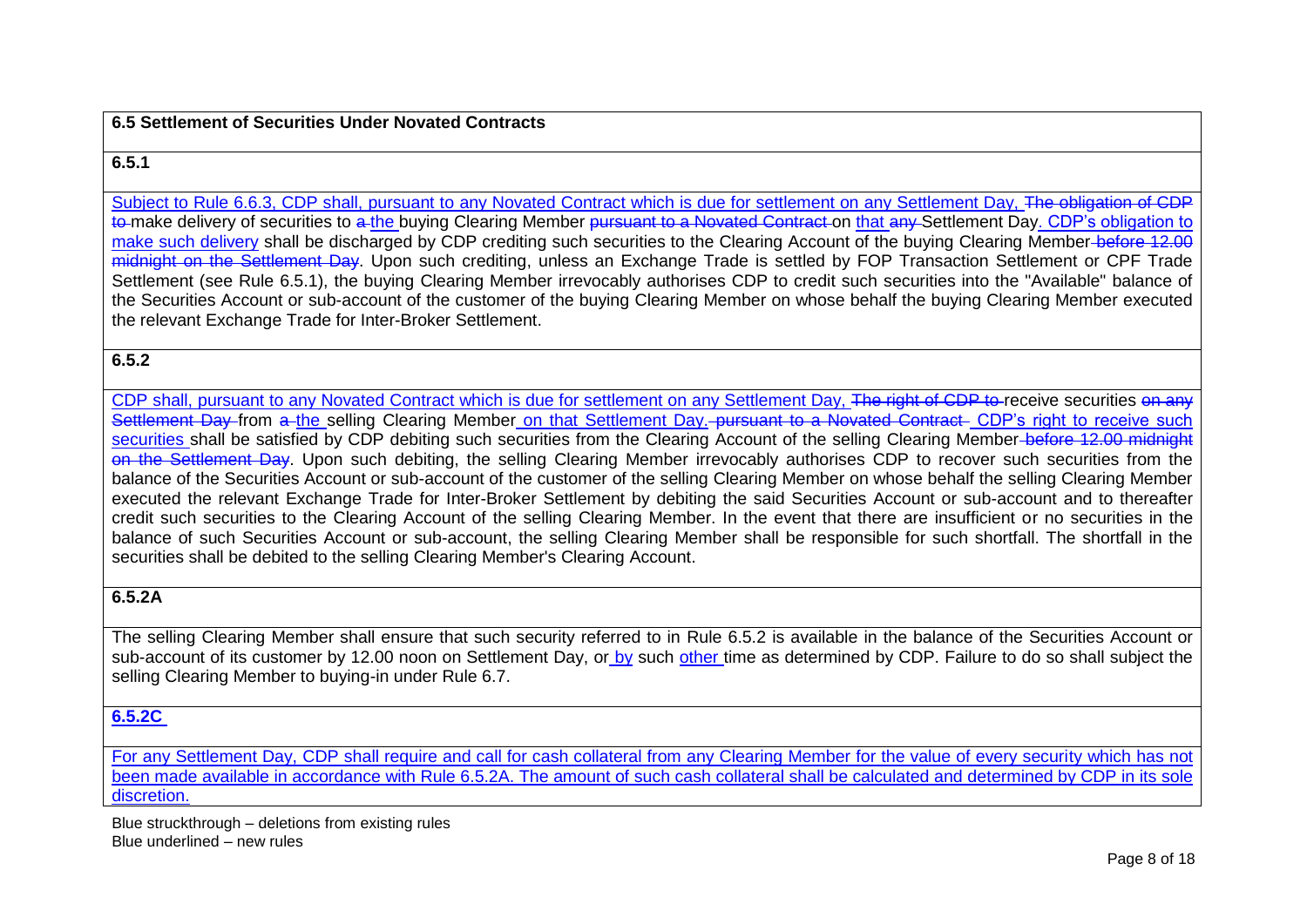CDP shall be entitled to net the amount of such cash collateral with the Final Settlement Balance of the Clearing Member for that Settlement Day, and payment of such cash collateral shall not be considered to have been made until payment of the Final Settlement Balance (as adjusted pursuant to this Rule 6.5.2C) has been made in accordance with Rule 6C.2.6.

CDP shall be entitled to utilise the cash collateral collected pursuant to this Rule 6.5.2C to meet the Clearing Member's obligations to CDP under these Clearing Rules, in such manner as CDP shall in its sole discretion determine.

The cash collateral collected pursuant to this Rule 6.5.2C shall not be entitled to interest.

## **6.5.3**

For the purposes of [Rule 6,](http://rulebook.sgx.com/en/display/display.html?rbid=3271&element_id=530) the Trading Member qualified by the Clearing Member shall be treated as the buying or selling customer (as the case may be) of the Clearing Member and the settlement of securities bought or sold shall be credited or debited, as the case may be, firstly, to or from the Clearing Member's Clearing Account and thereafter to or from the Securities Account or sub-account of the Trading Member on whose behalf the Clearing Member cleared and settled the relevant Exchange Trade.

**6.8** [This Rule has been deleted.] **Physical Delivery and Settlement**

**6.8.1** 

This Rule applies to securities designated by CDP as being ineligible for clearance or settlement on a book entry.

**6.8.2 Delivery of Scrips**

**6.8.2.1**

(1) Share certificates and transfer forms for all trades shall be delivered in board lots on a Market Day or as prescribed by CDP.

(2) Unless otherwise determined by CDP, valid transfer documents, duly executed by the transferor and acceptable to the registrar concerned, shall constitute good delivery, notwithstanding that the transferee's name may not be acceptable to the registrar provided that the transfer receipts shall not be good delivery after 6 months from the time when certificates were available in exchange for the transfer receipts.

Delivery of securities, including special parcels shall be made in the exact quantity sold or, in the case of partial delivery, in normal board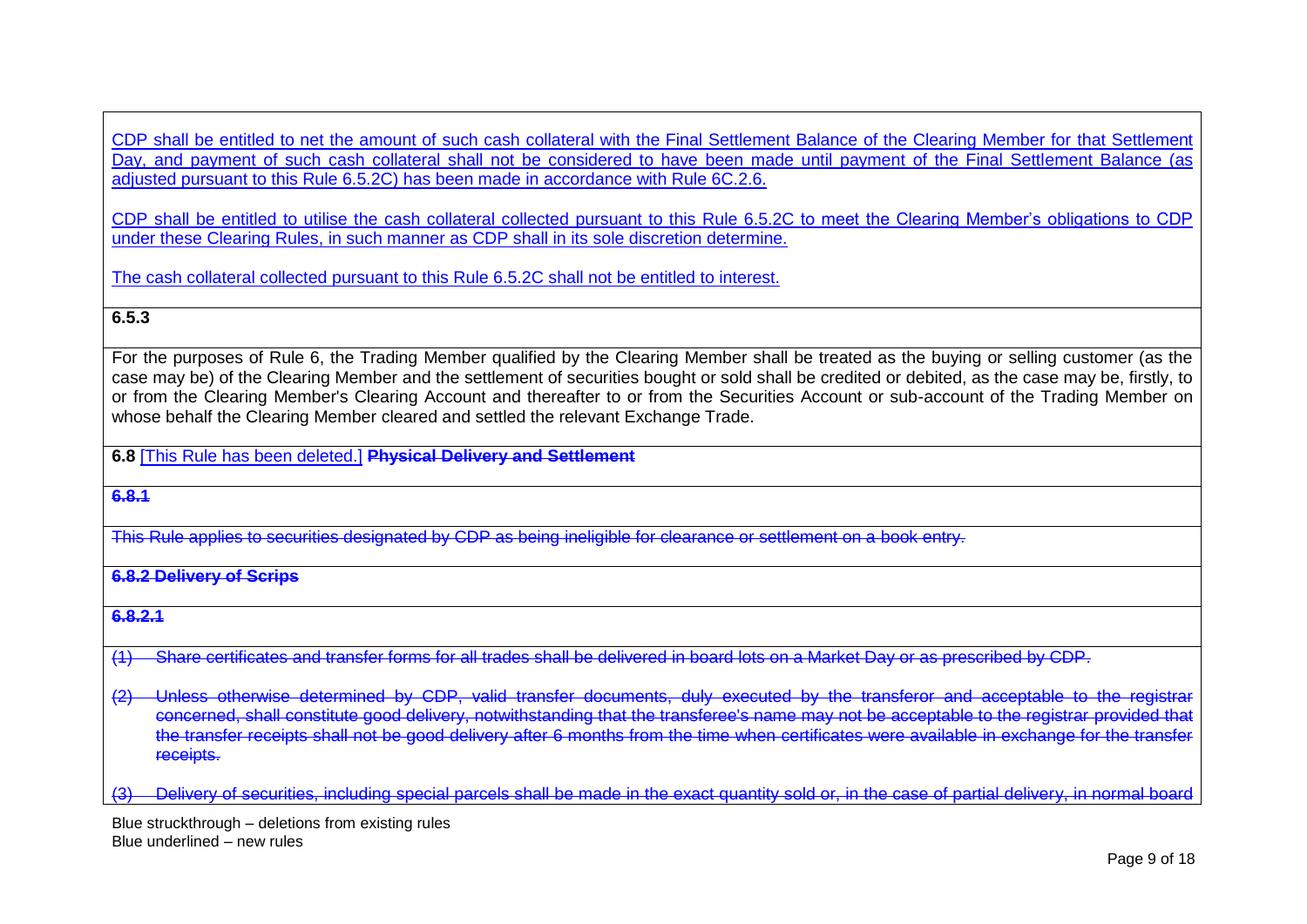#### lots.

(4) Terms of delivery and settlement for Singapore Government securities and Asian Currency Bonds shall be by mutual arrangement between all parties concerned.

#### **6.8.2.2 Scrip Delivery to CDP**

- (1) Clearing Member shall deliver certificates to CDP by 4.00 p.m. on the Settlement Day of the contracts.
- Clearing Member shall ensure that all certificates delivered to CDP constitute good delivery under Rule 6.8.2.1.

#### **6.8.2.3 Scrip Delivery by CDP**

Delivery from CDP to Clearing Member shall be effected between 9.00 a.m. and 11.00 a.m. on the Market Day following the Settlement Day of the contract.

#### **6.8.2.4 Registration for Corporate Actions**

- (1) Delivery of securities from Clearing Members to CDP, in time for registration of the corporate entitlements, means:—
	- (a) Where the register or branch register is in Singapore, receipt by CDP of documents 3 clear Market Days before the book closure date, or the date set for determination of entitlements, or the last date of acceptance as the case may be,
	- (b) Where the register or branch register is outside Singapore and there is no such register in Singapore, receipt by CDP of documents 5 clear Market Days before the relevant dates as in Rule 6.8.2.4(1)(a).
- (2) Delivery of securities from CDP to Clearing Members, in time for registration of the corporate entitlements, means:
	- (a) Where the register or branch register is in Singapore, receipt by the buying Clearing Member of documents 2 clear Market Days before the book closure date, or the date set for determination of entitlements, or the last date of acceptance as the case may be,
	- (b) Where the register or branch register is outside Singapore and there is no such register in Singapore, receipt by the buying Clearing Member of documents 4 clear Market Days before the relevant dates as in Rule 6.8.2.4(2)(a).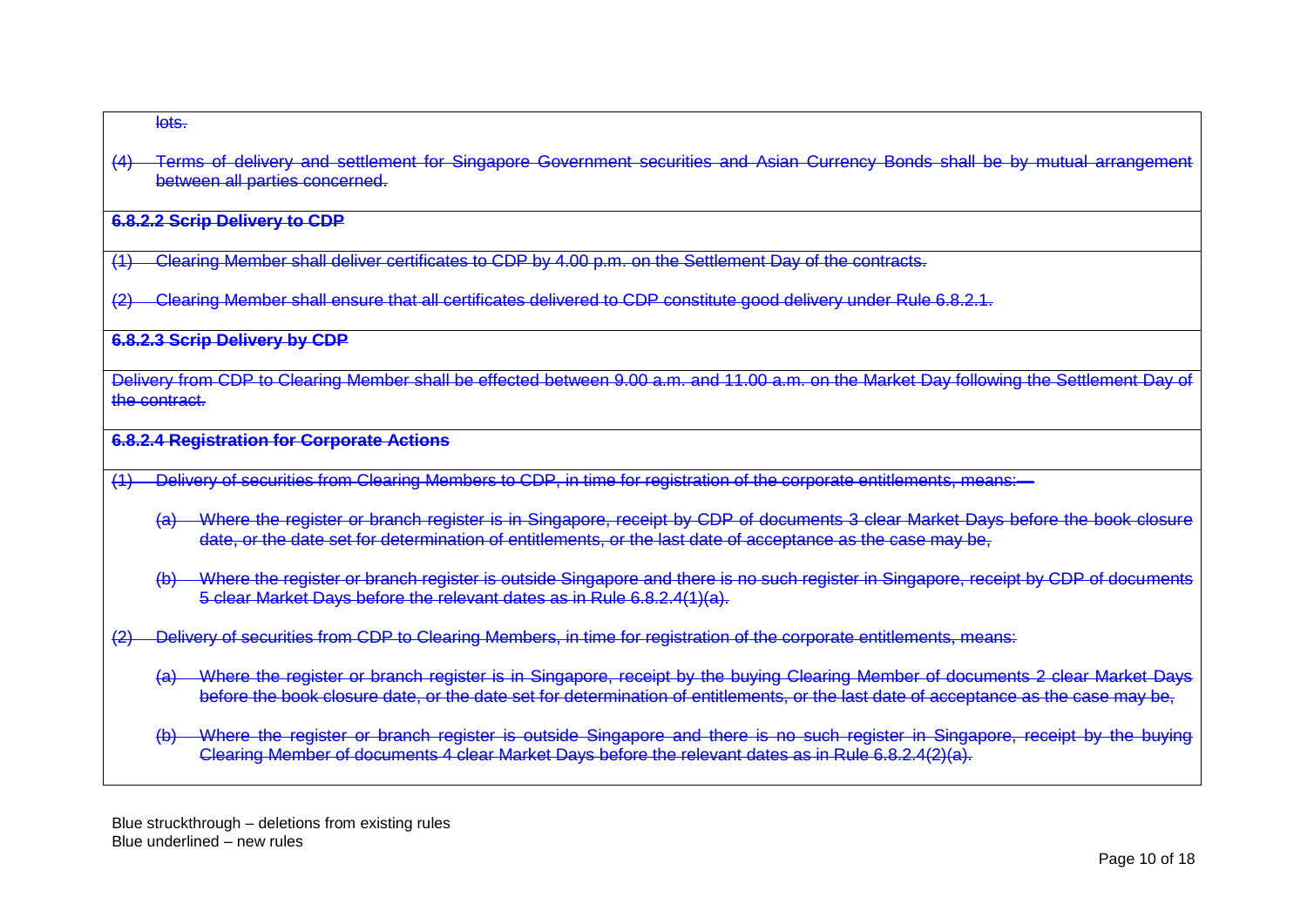#### **6.8.3 Cash Settlement Between Clearing Members and CDP**

- (1) By 9.30 a.m. of each Market Day, CDP shall provide a "Statement of Account with CDP" for each Clearing Member showing the net amount receivable from CDP or net amount payable to CDP, being the difference between:
	- the amount due from CDP in respect of securities delivered to CDP, and
	- (b) the amount due to CDP in respect of securities received from CDP.

Settlement between the Clearing Member and CDP shall be effected between 10.00 a.m. and 11.00 a.m. on the Market Day on which "Statement of Account with CDP" was received. Where a net amount is payable by a Clearing Member, the Clearing Member shall e settlement of this amount to CDP between the hours of 10.00 a.m. and 11.00 a.m. on the same Market Day. A Clearing Member which effects settlement of the net amount due to CDP after 11.00 a.m. may, at the discretion of CDP, be charged interest on the amount owing at such rate as may be determined by CDP, notwithstanding that CDP may take action against the Clearing Member under Rule 8.

#### **6.10 Emergency Powers**

#### **6.10.1**

In relation to Novated Contracts, where CDP deems it necessary or desirable for ensuring a fair and orderly market or for ensuring a safe and efficient clearing facility, or for ensuring the integrity of the market or for proper management of systemic risk in the market, CDP may, in relation to 1 or more Clearing Members:

- (1) require that margins (whether additional or otherwise) be deposited with CDP during the next banking hour after demand or at such time as may be specified by CDP;
- (2) require that a portion of the positions carried in any account(s) on the books of such Clearing Member be transferred to the books of 1 or more Clearing Members;
- (3) require such Clearing Member to liquidate any of the positions carried in any account(s) on its books;
- (4) modify any term in any Contract Specifications, which may include bringing forward the Last Trading Day, or modifying the settlement obligations as set out in ST Rule 9.4.1;
- (5) require such Clearing Member to close any accounts;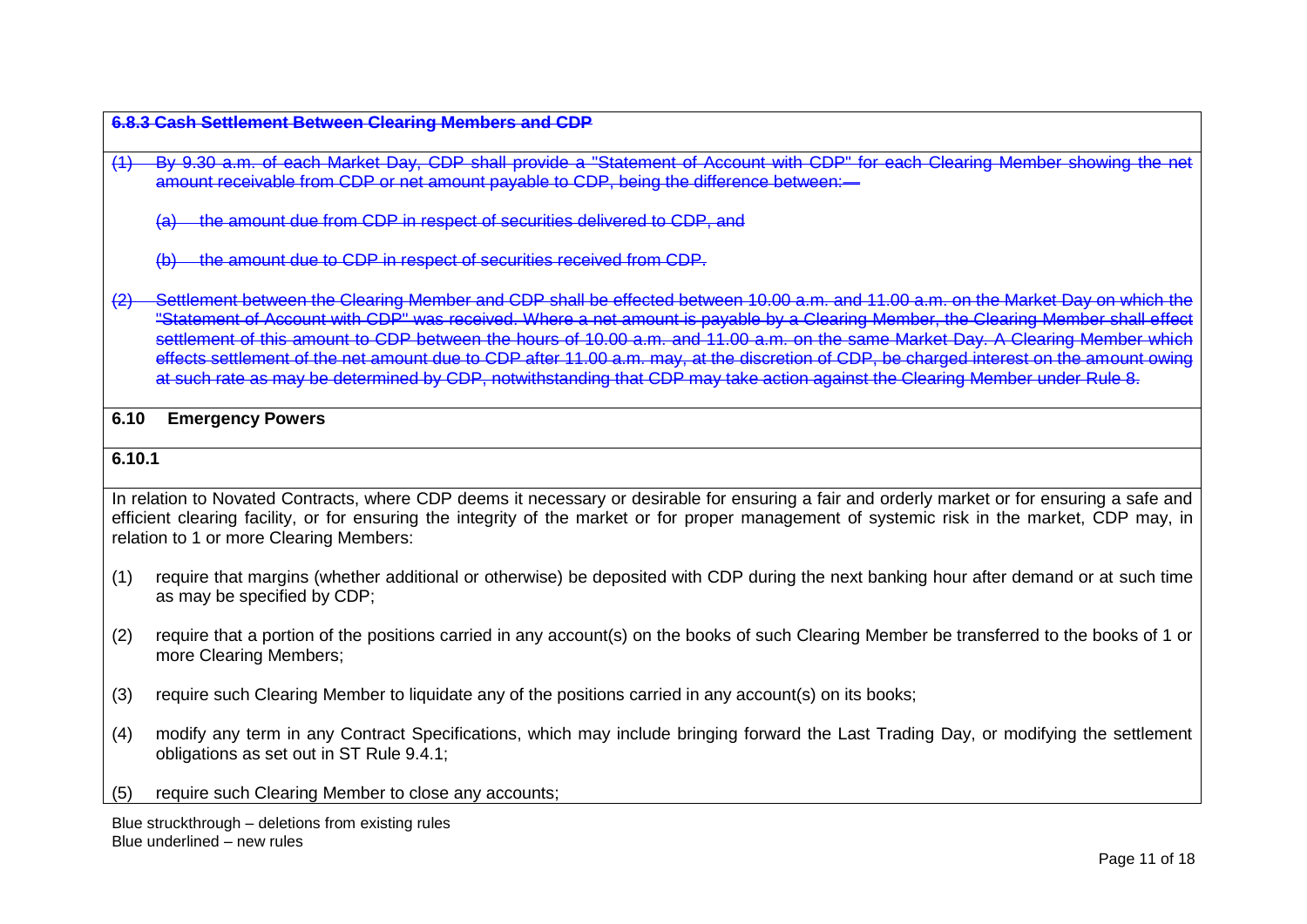- (6) require such Clearing Member to deposit additional funds with CDP by such time as it shall specify and in the amount it deems necessary to meet settlements obligations;
- (7) impose such additional capital requirements on such Clearing Member as CDP deems necessary or desirable;
- (8) impose such limits and/or conditions to control the activities of such Clearing Member as CDP deems necessary or desirable; and
- (9) take such action or require the Clearing Member to take such action as CDP deems necessary or desirable.

## **6.10.2**

CDP shall, as soon as practicable, notify the Authority of any action taken by CDP pursuant to Rule 6.10.1.

## **6.10.3**

Without prejudice to the generality of Rule 1 or Rule 10, CDP shall not be liable to any Clearing Member or any Third Party in respect of any damage, loss, cost or expense of whatsoever nature (whether direct, indirect, special or consequential, including without limitation any loss of business, revenue, goodwill, bargain or profit), suffered or incurred by such Clearing Member or Third Party, arising out of or in connection with the exercise or non-exercise by CDP of its powers under Rule 6.10.1 or the determination by CDP of the satisfaction or non-satisfaction of any condition for the exercise of such powers.

#### **6.11 Market Disorders, Impossibility of Performance, Emergency Situations**

## **6.11.1**

Without prejudice to Rule 1.1.3, if CDP determines that 1 of the following conditions is satisfied, namely: —

- (1) a state of war or emergency exists or is imminent or threatened and is likely to affect or has affected the normal course of business, including, but not limited to, performance under any Novated Contract or New Purchase Contract or New Sale Contract;
- (2) the government of any nation, state or territory or any institution or agency thereof has proclaimed or given notice of its intention to exercise, vary or revoke controls which appear likely to affect the normal course of business, including, but not limited to, performance under any Novated Contract or New Purchase Contract or New Sale Contract;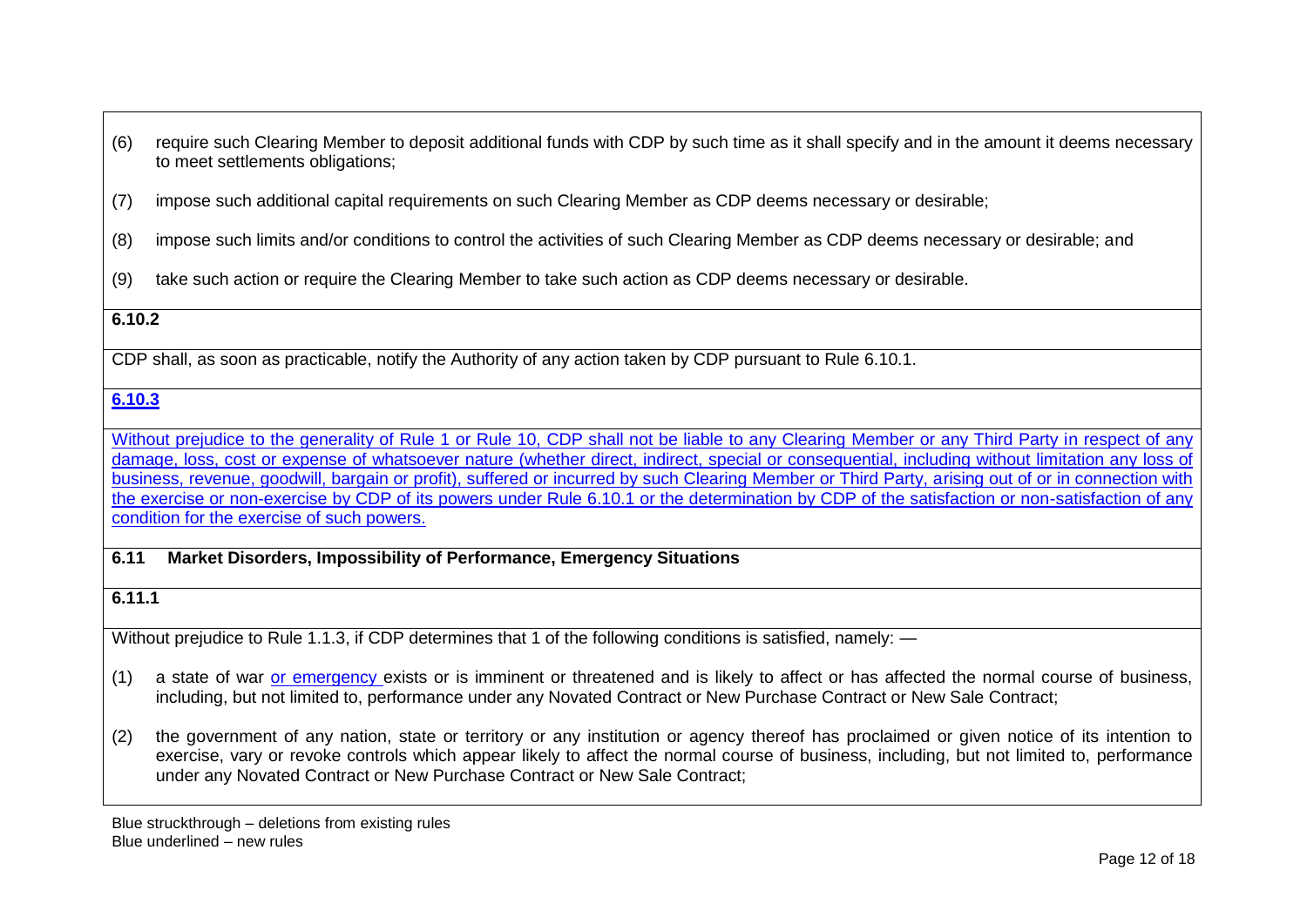- (3) any international organisation, or any institution or agency thereof, has introduced, varied, terminated or allowed to lapse any provision so as to be likely to affect the normal course of business, including, but not limited to, performance under any Novated Contract or New Purchase Contract or New Sale Contract, or has given notice of its intention to do so or appears to be about to do so;
- (4) CDP determines that excessive positions or unwarranted speculation or any other undesirable situation or practice is developing or has developed which is affecting or capable of affecting a market in any Marginable Futures Contract or its underlying;

CDP shall be entitled to exercise the powers under Rules 6A.9A and 6.10.

**RULE 6C – PAYMENTS** 

**6C.1 Nomination of Accounts**

**6C.1.1**

The nomination of an account for the purpose of receiving any funds or other assets to be paid or deposited under these Clearing Rules shall, in the case of nomination by a Clearing Member, be in writing to CDP, and in the case of nomination by CDP, be by way of circular or otherwise.

**6C.2 Cash Payments : Settlement Bank Payment**

**6C.2.1**

The payment method that is set out in this Rule 6C.2 shall be referred to in these Clearing Rules as "Settlement Bank Payment".

**6C.2.2**

A "Payment Instruction" means an instruction given by CDP to a Settlement Bank to:

(a) place at the disposal of a Clearing Member by crediting a nominated account held by that Clearing Member at that Settlement Bank an amount of money to be debited from a nominated account held by CDP at that Settlement Bank; or

(b) place at the disposal of CDP by crediting a nominated account held by CDP at that Settlement Bank an amount of money to be debited from a nominated account held by a Clearing Member at that Settlement Bank.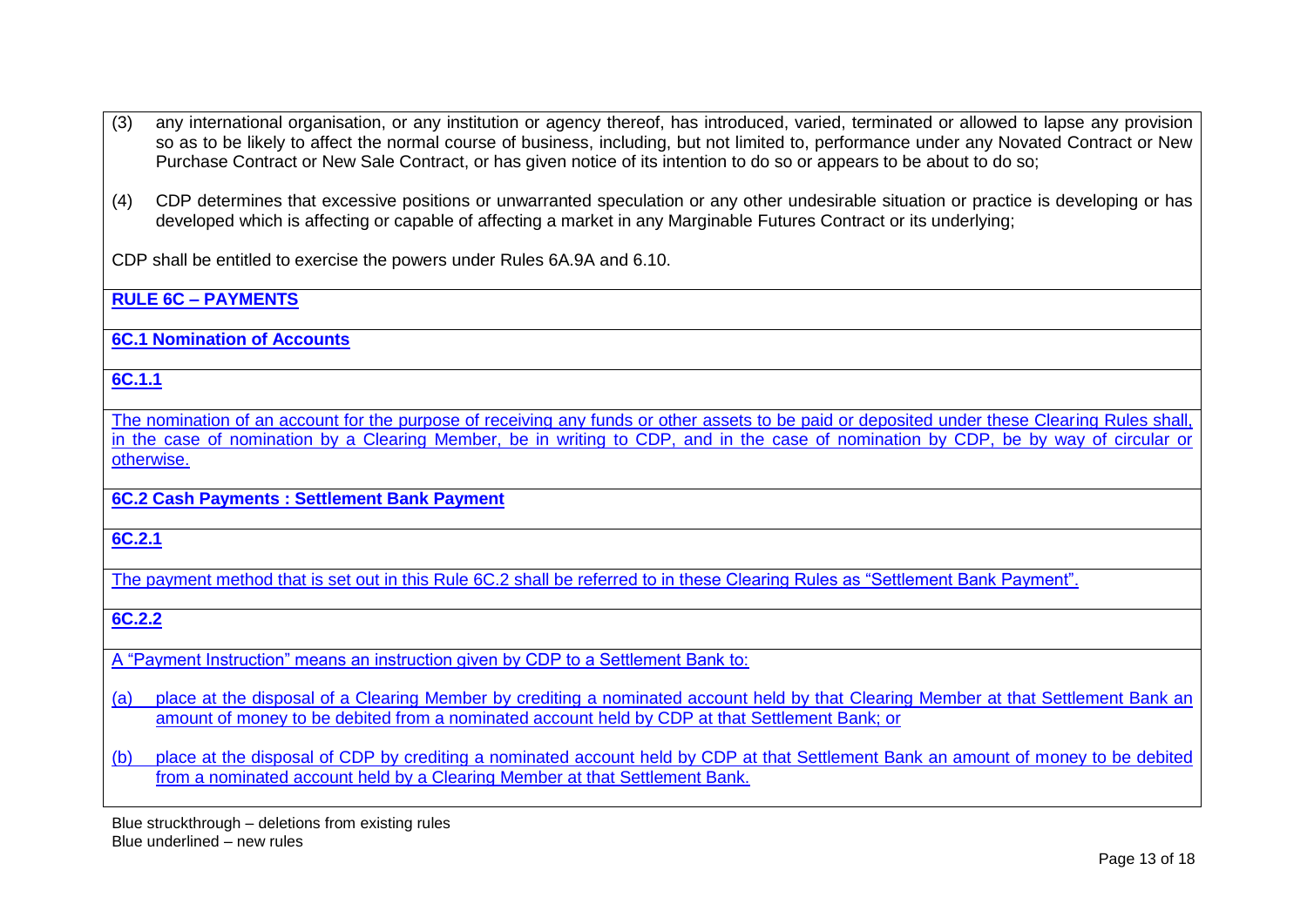The means by which a Payment Instruction may be communicated by CDP to a Settlement Bank shall be as agreed between CDP and the Settlement Bank.

## **6C.2.3**

A "Confirmation" in relation to a Payment Instruction means a confirmation by a Settlement Bank to CDP that it will carry out that Payment Instruction.

The means by which a Confirmation shall be made or deemed to have been made and communicated by a Settlement Bank to CDP shall be as agreed between CDP and the Settlement Bank.

## **6C.2.4**

A Payment Instruction may be given by CDP in respect of any obligation to pay a sum of money pursuant to or in connection with these Clearing Rules. A Payment Instruction shall be irrevocable upon the Confirmation of that Payment Instruction by the relevant Settlement Bank.

## **6C.2.5**

Subject to Rule 6C.2.6, where any sum of money is paid pursuant to or in connection with these Clearing Rules through Settlement Bank Payment:

(a) such payment shall not be considered to have been made to the intended recipient until a Confirmation of the relevant Payment Instruction is given by the relevant Settlement Bank; and

(b) such Confirmation shall discharge the payment obligation in respect of which the relevant Payment Instruction was given.

## **6C.2.6**

Rule 6C.2.5 shall not apply to any payment of Final Settlement Balance made pursuant to these Clearing Rules. Payment of Final Settlement Balance shall not be considered to have been made to the intended recipient (i.e., CDP or the Clearing Member as the case may be) until the payment sum is irrevocably and unconditionally received, in immediately available funds, in such account of the intended recipient as is nominated by the intended recipient.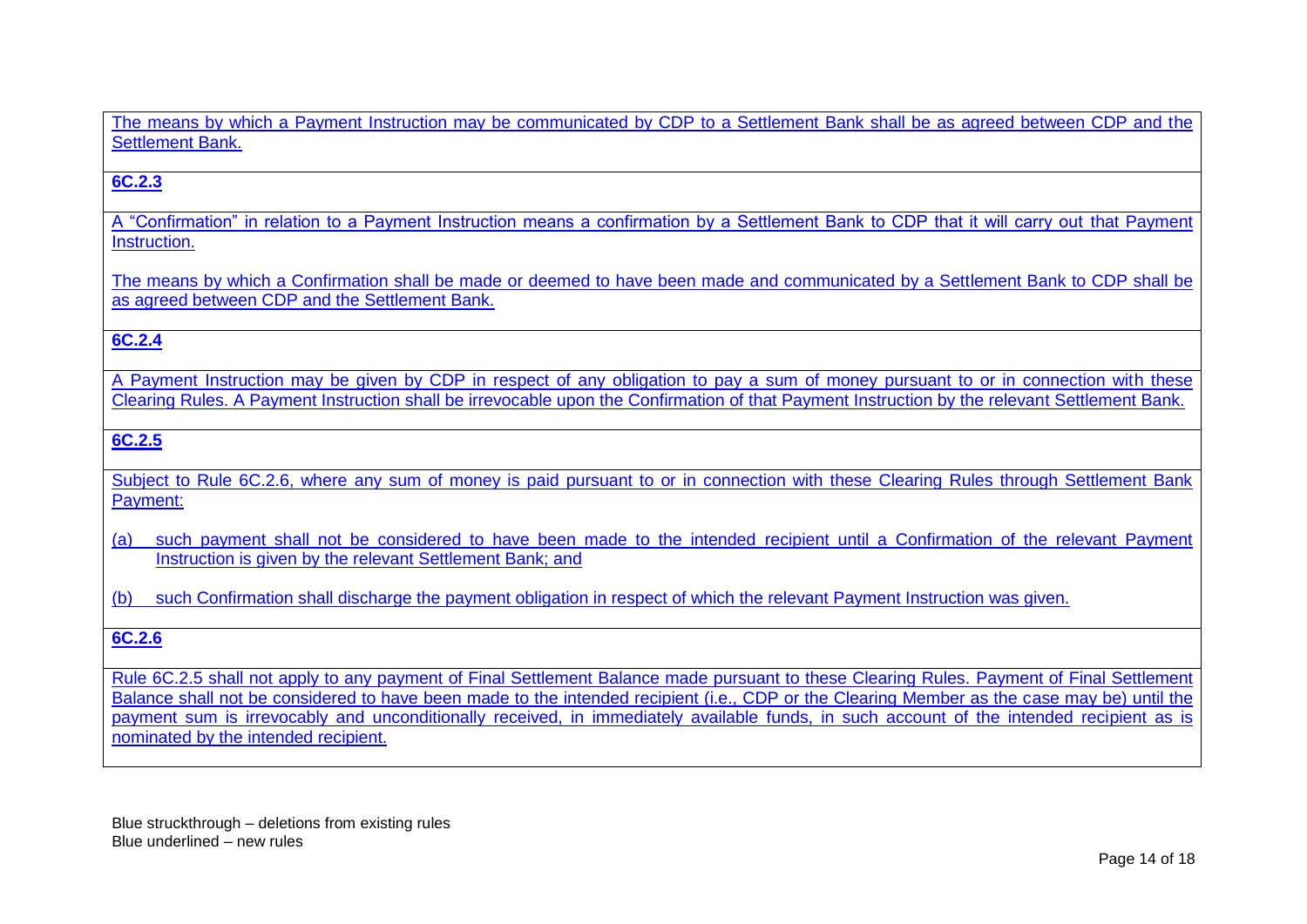#### **6C.3 Cash Payments : Other Payment Methods**

#### **6C.3.1**

Where any sum of money is to be paid pursuant to or in connection with these Clearing Rules, CDP may stipulate the payment method through which such payment is to be made and Clearing Members shall comply with such stipulation.

## **6C.3.2**

Where any sum of money is paid pursuant to or in connection with these Clearing Rules through an Other Payment Method, such payment shall not be considered to have been made to the intended recipient until the payment sum is irrevocably and unconditionally received, in immediately available funds, in such account of the intended recipient as is nominated by the intended recipient.

#### **6C.4 Deposit and Return of Government Securities**

## **6C.4.1**

Any deposit or return of government securities pursuant to or in connection with these Clearing Rules shall not be considered to have been made until such government securities are received in such account of the intended recipient as is nominated by the intended recipient.

#### **6C.5 Deposit and Return of Book-Entry Securities**

## **6C.5.1**

Any deposit of book-entry securities (as defined in section 130A of the Companies Act) by a Clearing Member with CDP pursuant to or in connection with these Clearing Rules shall not be considered to have been made until the charge over such securities becomes effective in accordance with section 130N of the Companies Act.

## **6C.5.2**

Any return of book-entry securities (as defined in section 130A of the Companies Act) by CDP to a Clearing Member pursuant to or in connection with these Clearing Rules shall not be considered to have been made until the charge over such securities is discharged in accordance with section 130N of the Companies Act.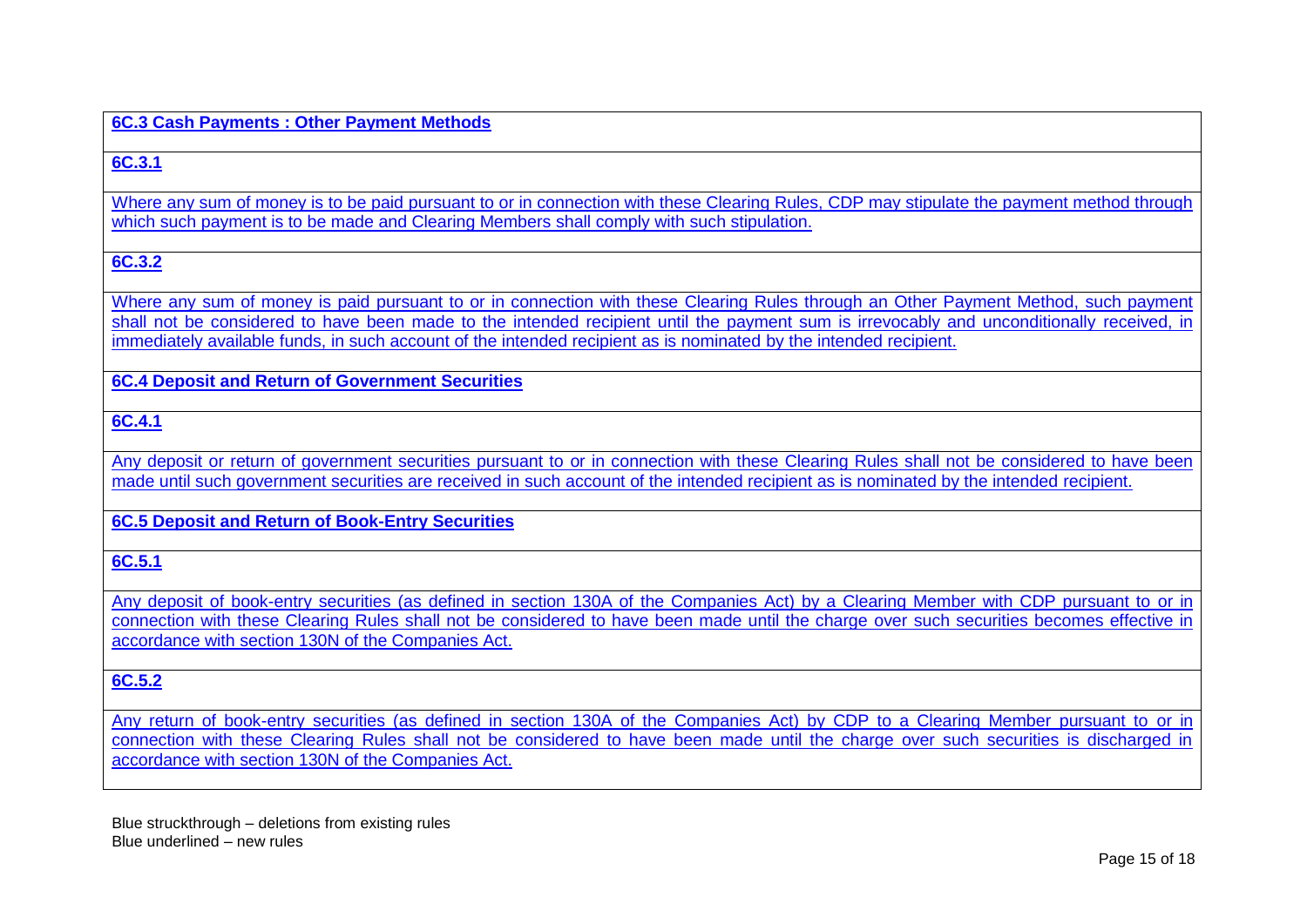#### **RULE 8 – DEFAULT RULES**

#### **8.1 Events of Default**

#### **8.1.3**

Without prejudice to the generality of Rule 1 or Rule 10, CDP shall not be liable to any Clearing Member or any Third Party in respect of any damage, loss, cost or expense of whatsoever nature (whether direct, indirect, special or consequential, including without limitation any loss of business, revenue, goodwill, bargain or profit), suffered or incurred by such Clearing Member or Third Party, arising out of or in connection with the declaration or non-declaration of an event of default by CDP.

#### **8.6E Exclusion of Liability**

## **8.6E.1**

Without prejudice to the generality of Rule 1 or Rule 10, CDP shall not be liable to any customer in respect of a New Purchase Contract, a New Sale Contract or a novated Marginable Futures Contract whose positions or margins are transferred or entrusted to another Clearing Member, in respect of any damage, loss, cost or expense of whatsoever nature (whether direct, indirect, special or consequential, including without limitation any loss of business, revenue, goodwill, bargain or profit), suffered or incurred by such customer, arising out of or in connection with any act or omission of CDP in the performance of CDP's obligations in Rule 8 or the exercise or non-exercise of its powers under Rule 8.

## **RULE 10 – LIABILITIES OF CDP**

#### **10.6 Indemnity to CDP**

#### **10.6.1**

Each Clearing Member-shall indemnify and agree to keep indemnified indemnifies CDP<sub>7</sub> and its directors, officers, employees, representatives and agents ("Indemnified Persons") from and against any loss or liability reasonably incurred or suffered by the Indemnified Persons where such loss or liability arose out of or in connection with:—

(1) any breach by the Clearing Member of its obligations under the Clearing Rules and/or Clearing Directives; or

(2) any wilful, unlawful, reckless or negligent act or omission by  $\frac{a}{b}$  the Clearing Member.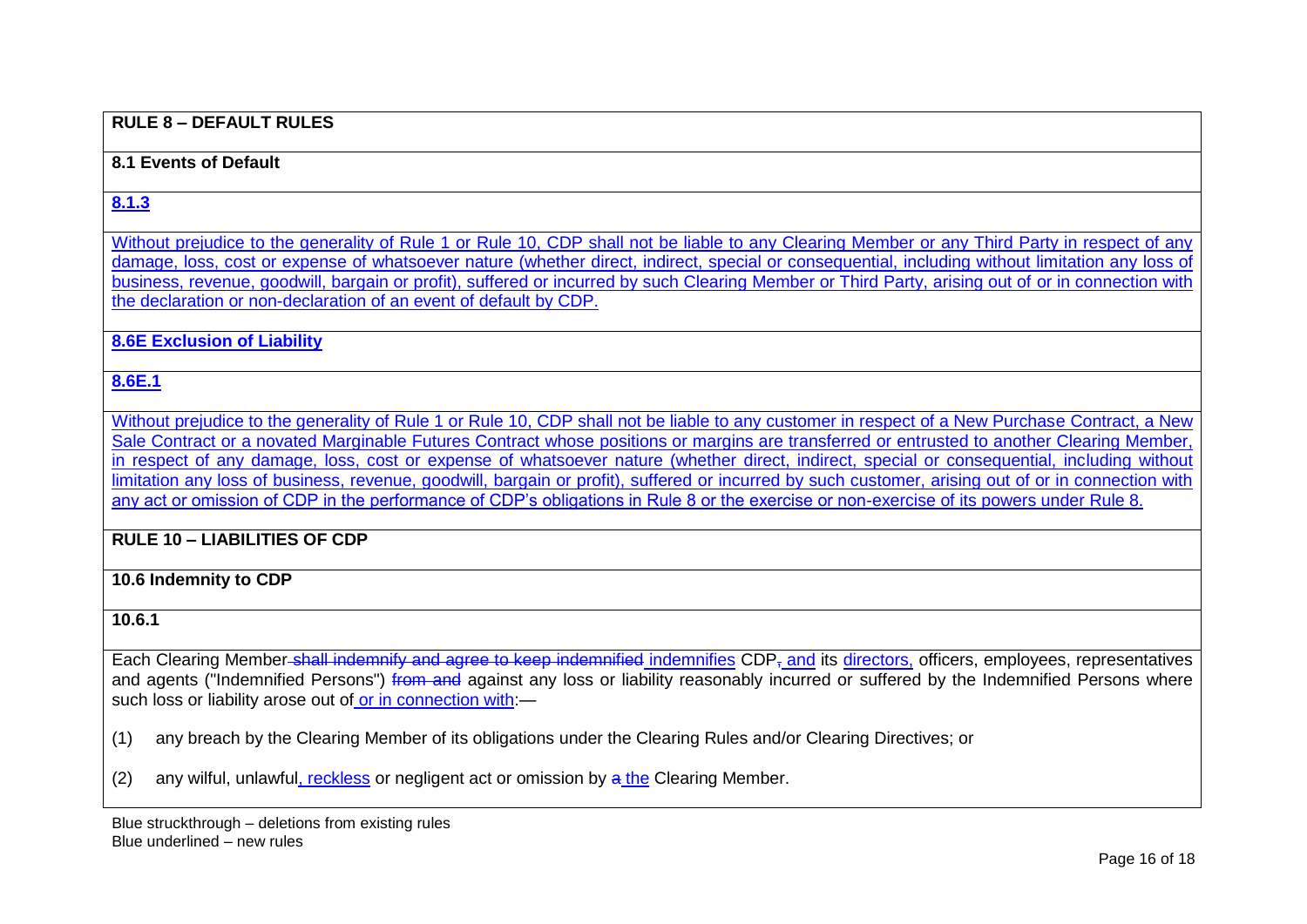## **10.6.2**

Without prejudice to the generality of Rule 10.6.1, in the event that any legal, arbitration or other regulatory proceedings are is brought to impose any liability on CDP the Indemnified Persons for an alleged failure on its the part of any Indemnified Person to prevent or to require action by a Clearing Member or any of its directors, officers, employees, representatives or agents, the said Clearing Member shall reimburse CDP for:—

(1) all expenses and legal fees incurred by CDP in connection with the said such proceedings;

- (2) any payment made by CDP with the approval of the Clearing Member in connection with any settlement of  $a_{\rm IV}$ -such proceedings; and
- (3) any payment made by CDP as a result of any order, award or judgment made against it in the said-such proceedings.

The Clearing Member shall render such co-operation as CDP reasonably requires in respect of such proceedings including without limitation the production of any document or records.

## **PROPOSED AMENDMENTS TO APPENDIX 1 OF THE CDP CLEARING RULES**

The settlement of payment schedule for Final Settlement Balances Clearing Members in respect of all currencies is as follows:

| Event                                                                                       | <b>Full Day</b>   | <b>Half Day</b>   |
|---------------------------------------------------------------------------------------------|-------------------|-------------------|
| One Market Dday before Settlement Day                                                       |                   |                   |
| CDP to issue Pproforma Daily Settlement of Account with CDP sStatement to Clearing Members# | By 10.00am        | By 10.00am        |
| <b>Settlement Day</b>                                                                       |                   |                   |
| CDP to issue Daily Settlement of Account with CDP Sstatement to Clearing Members##          | By 10.00am        | By 10.00am        |
| <b>Pre-Ssettlement Rrun</b>                                                                 | 12.00pm to 2:00pm | 9.00am to 10:15am |
| CDP to issue On-Lline Transmission of Final Settlement Balances to Clearing Members^        | <b>By 2.30pm</b>  | By 10.45am        |
| Clearing Members to pay debit Final Settlement Balances to CDP                              | By 3.30pm         | By 11.45am        |
| CDP to pay credit Final Settlement Balances to Clearing Members                             | By 4.30pm         | By 12.45pm        |